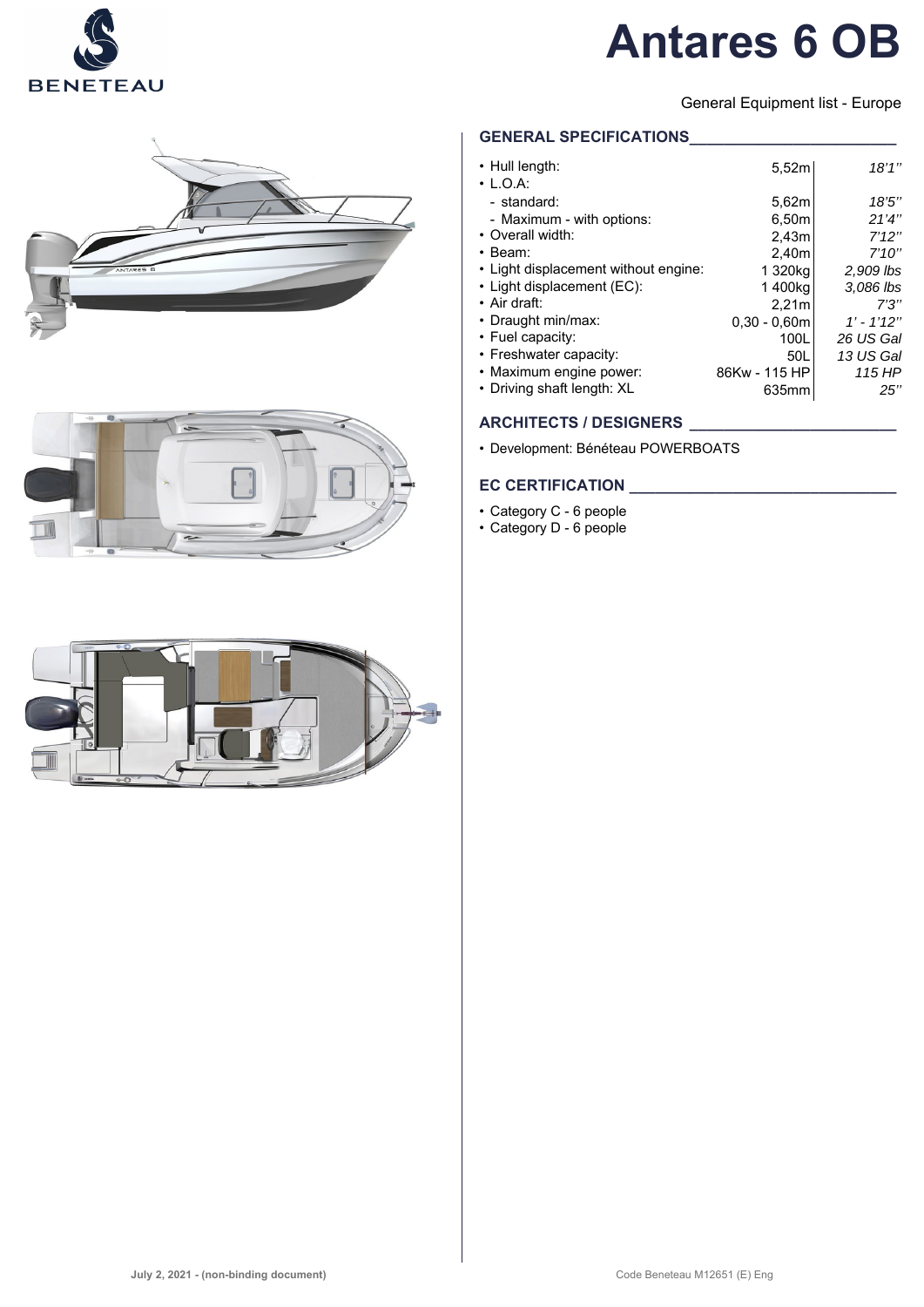

# **Antares 6 OB**

### General Equipment list - Europe

# **STANDARD EQUIPMENT**

#### **CONSTRUCTION \_\_\_\_\_\_\_\_\_\_\_\_\_\_\_\_\_\_\_\_\_\_\_\_\_\_\_\_\_\_\_\_\_**

#### **HULL**

Composition:

- GRP
- White gel coat
- Winching ring on bow
- Floating hull

#### **DECK**

Composition:

- Polyester sandwich (High density foam core)
- White gel coat
- Wheelhouse roof in white gel coat

# **DECK EQUIPMENT\_\_\_\_\_\_\_\_\_\_\_\_\_\_\_\_\_\_\_\_\_\_\_\_\_\_\_\_\_\_\_\_**

Navigation lights:

- 1 all-round light on collapsible samson post
- Bi-colour navigation light

#### **MOORING LINES - MOORING**

- Bow forestay chain plate
- Self-bailing mooring locker with hatch cover
- Eye bolt to secure mooring
- 2 Foredeck cleats in aluminum, 200 mm / *8''*
- 2 Aft cleats in aluminum, 200 mm / *8''*

#### **SAFETY ON DECK**

- Stainless steel open pulpit
- 2 Stainless steel handrails on wheelhouse uprights
- 2 Stainless steel handrails on wheelhouse hood

# **COCKPIT**

- Length: 1,09m / *3'7''* x Beam: 1,98m / *6'6''*
- Self-bailing cockpit
- Sliding aft bench seat, 3 place (Upholstery depending on version)
- Additional cockpit fittings (see optional extras)
- Lockers in cockpit bottom:
- 1 Large central lockable chest with gas piston assisted opening - 2 Optional lockers in bench seats (option)
- Lighting from 1 ceiling light
- (100 L / *26 US Gal*) hermetic and ventilated rotomoulded fuel tank, in the back of cockpit locker
- Fuel deck filler on stern deck
- Starboard bath access
- Security door
- Telescopic swimming ladder

#### **INTERIOR**

- Saloon upholstery to match the exterior upholstery (version)
- Optional cabin mattress cushions: Cushy Limestone
- Alpi walnut woodwork
- Brown oak laminated floors Part in polyester

#### **WHEELHOUSE**

Length: 1,50m / *4'11''* x Beam: 1,59m / *5'3''* Headroom: 2m / *6'8''*

- Wheelhouse with single clear glass windscreen
- Side windows with translucent glass
- Opening sideboard window made from translucent PMMA
- 2 leaf aft window door in translucent PMMA
- Anodised aluminum casing
- 1 Electric windscreen wipers
- Lighting from 1 ceiling light

#### **STEERING STATION (STARBOARD)**

- Pilot console with space for electronics
- Steering compass
- Rev counter
- Fuel gauge indicator
- 12 V socket
- USB socket
- Steering wheel
- Encased side engine control (Engine controls and counters supplied with pre-rigging)
- Cable steering with non-return system
- Bolster function adjustable pilot seat, matching the external upholstery (version)

#### Kitchenette under pilot seat:

- Polyester tub
- Optional tap and water circuit
- Cubby hole locker

#### **SALOON (PORT)**

Headroom: 1,71m / *5'7''*

- Inward facing saloon (Beam: 0,78m / *2'7''*)
- Copilot seat with swivelling backrest (Navigation / saloon positions)
- Storage lockers under side seating
- Lighting from 1 ceiling light
- Battery master switch under the aft seat

#### **FORWARD CABIN**

Headroom: 1,36m / *4'6''*

- Additional berth
- Length (max): 1,47m / *6'3''*
- Beam (max): 1,91m / *4'10''*
- Shelving unit
- Storage under berth
- Lighting from 1 ceiling light
- Location for sea toilets (option)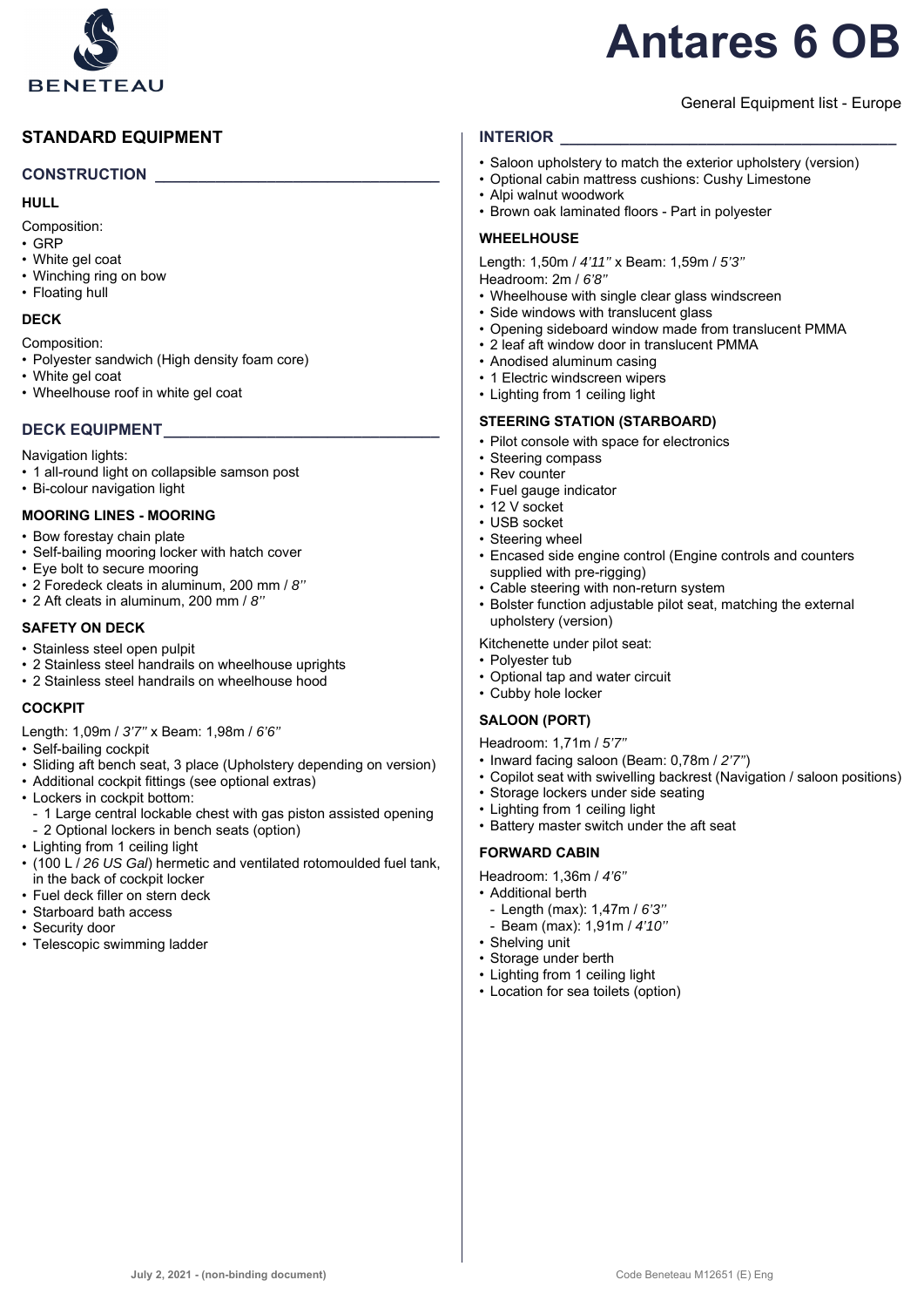

# **Antares 6 OB**

General Equipment list - Europe

#### **ELECTRICITY**

- 12 V Electrical panel
- 12 V socket
- 2 Bilge pumps: 1 Manual pump, 1 Electronic pump
- Installation for engine battery delivered with the pre-rigging (battery not delivered)

# **PLUMBING \_\_\_\_\_\_\_\_\_\_\_\_\_\_\_\_\_\_\_\_\_\_\_\_\_\_\_\_\_\_\_\_\_\_\_\_\_\_\_\_\_\_\_\_\_\_\_\_\_\_\_\_\_\_\_\_\_\_\_\_\_\_\_\_\_\_\_\_\_\_\_\_\_\_\_\_\_\_\_\_\_\_\_\_\_\_\_\_\_\_\_**

optional extra:

- 50 L / *13 US Gal* Rigid water tank
- Manual pump

#### **MISCELLANEOUS ITEMS \_\_\_\_\_\_\_\_\_\_\_\_\_\_\_\_\_\_\_\_\_\_\_\_\_\_\_\_\_\_\_\_\_\_\_\_\_\_\_\_\_\_\_\_\_\_\_\_\_\_\_\_\_\_\_\_\_\_\_\_\_\_\_\_\_\_\_\_\_\_\_\_\_\_\_\_\_\_\_**

• Smoke detector

# **VERSION**

#### **STANDARD UPHOLSTERY VERSION\_\_\_\_\_\_\_\_\_\_\_\_\_\_\_\_\_\_\_\_\_\_\_\_\_\_\_\_\_\_\_\_\_\_\_\_\_\_\_\_\_\_\_\_\_\_\_\_\_\_\_\_\_\_\_\_\_\_\_\_\_\_\_\_\_\_\_\_\_\_**

- Marlin Auster unpholstery
	- Pilot seat
	- Interior saloon
	- Cockpit aft bench seat

#### **ELEGANCE UPHOLSTERY VERSION**

- Silvertex Sterling + Diamante meteor unpholstery
	- Pilot seat
	- Interior saloon
- Cockpit aft bench seat